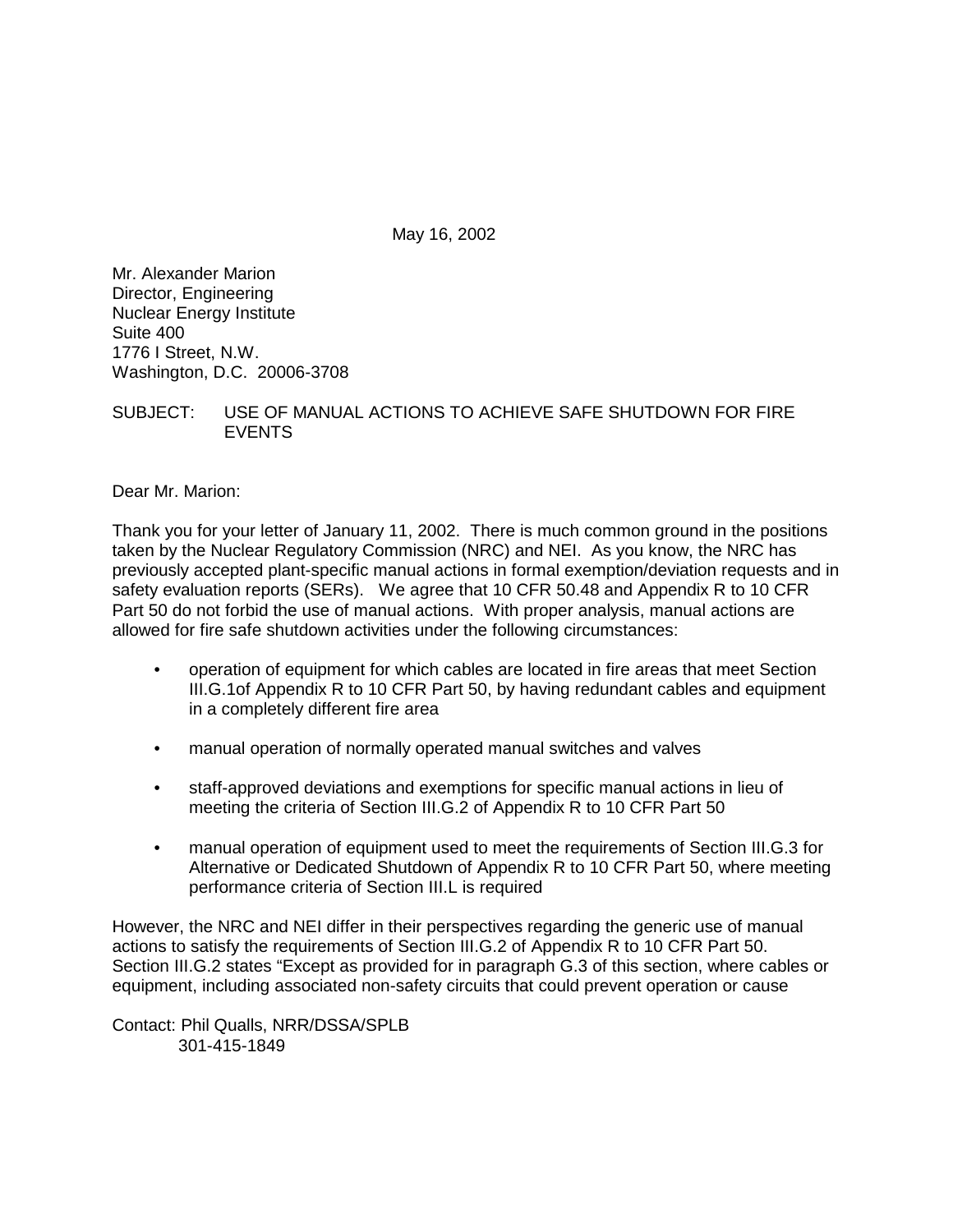## Mr. Alexander Marion 2

maloperation due to hot shorts, open circuits, or shorts to ground, of redundant trains of systems necessary to achieve and maintain hot shutdown conditions are located within the same fire area outside of primary containment, one of the following means of ensuring that one of the redundant trains is free of fire damage shall be provided:

- a. Separation of cables and equipment and associated non-safety circuits of redundant trains by a fire barrier having a 3-hour rating. Structural steel forming a part of or supporting such fire barriers shall be protected to provide fire resistance equivalent to that required of the barrier;
- b. Separation of cables and equipment and associated non-safety circuits of redundant trains by a horizontal distance of more than 20 feet with no intervening combustible or fire hazards. In addition, fire detectors and an automatic fire suppression system shall be installed in the fire area; or
- c. Enclosure of cable and equipment and associated non-safety circuits of one redundant train in a fire barrier having a 1-hour rating. In addition, fire detectors and an automatic fire suppression system shall be installed in the fire area."

Manual action to respond to a maloperation is not listed as an acceptable method for satisfying this requirement. Therefore, the use of manual actions for complying with Section III.G.2 requires staff approval by issuance of an exemption prior to implementation. The Commission contemplated the difficulty associated with meeting such specific protection requirements in Section III.G.2, and provided an alternative method in Section III.G.3, which permits the use of manual actions under certain conditions (described in Section III.L).

In your response, you highlight that manual actions have been accepted in inspection reports. We reviewed the guidance provided in NUREG-1409, Backfitting Guidelines, which contains specific information concerning what constitutes NRC approval. Section 3.3 (1) states that "Simply not challenging a licensee's practice would not be considered tacit approval." Discussions with some regional inspectors indicated that they currently review the feasibility of a manual action during an inspection without reviewing prior licensing approval for the manual action. These inspections would be examples of the inspectors not challenging a licensee's practice and would not constitute tacit approval. If an inspector erroneously accepted a licensee's manual actions, specifically as meeting the requirements of Section III.G.2 of Appendix R, and if a determination is made that action is needed to bring the licensee back into compliance with the regulations, then, as stated in NUREG-1409, no backfit analysis is required. One purpose of the inspector training which was conducted in November, was to educate inspectors regarding the licensing basis and inspection and documentation requirements for manual actions.

The staff believes that acceptance criteria could be developed which would facilitate acceptable licensee evaluations of certain manual actions. One approach would be the performancebased/risk-informed method described in NFPA 805, "Performance-Based Standard for Fire Protection for Light Water Reactor Electric Generating Plants," 2001 Edition, which is currently scheduled for NRC rulemaking. Other approaches may be acceptable. We would welcome a proposal regarding performance-based methods for manual actions.

The enclosure to this letter addresses the specific differences mentioned in your letter.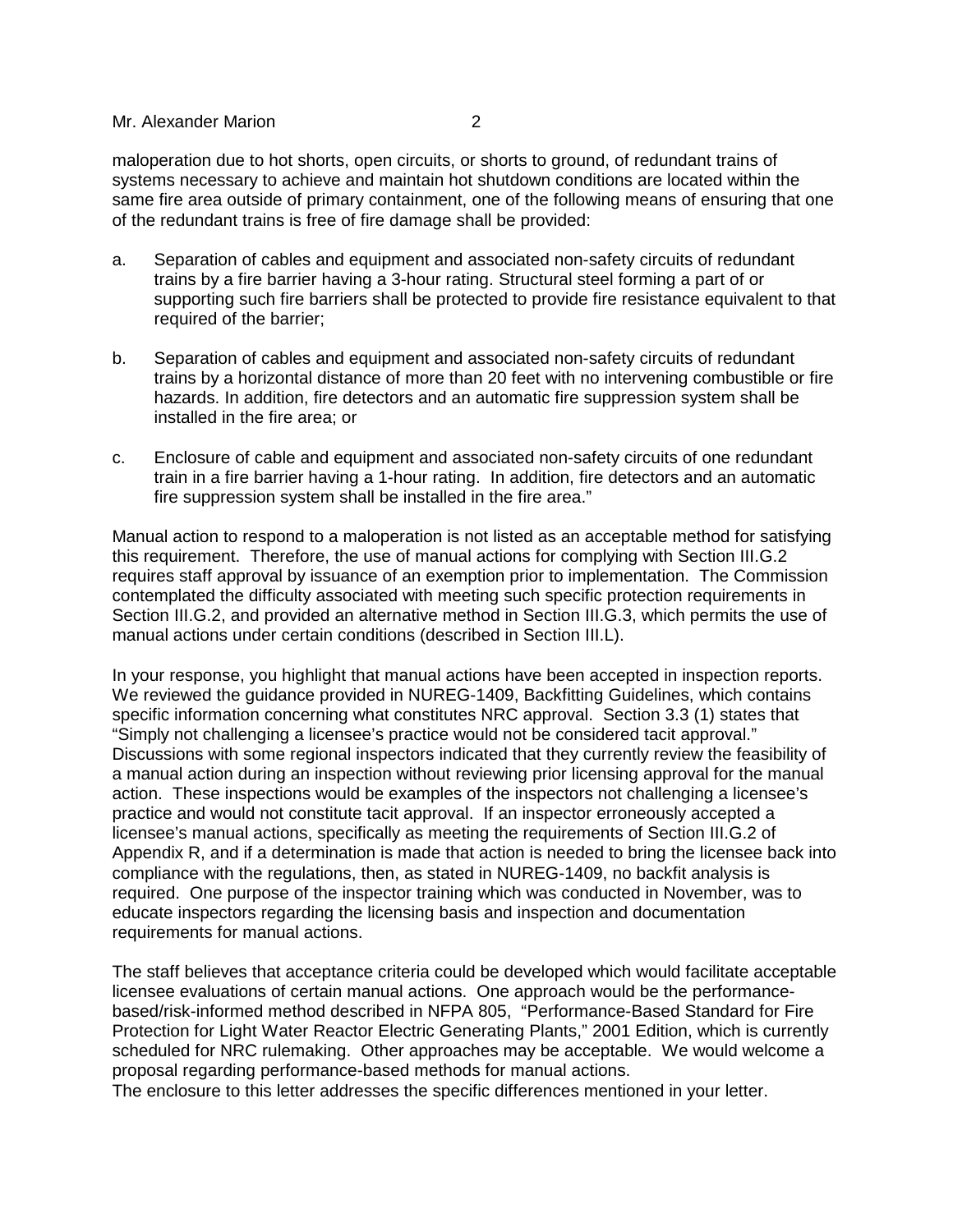Mr. Alexander Marion 3

Joe Birmingham will work with Fred Emerson to schedule a meeting on this matter at our mutual convenience. Mr. Birmingham may be contacted at 301-415-2829 or by email at jlb4@nrc.gov.

Sincerely,

## **/RA/**

John N. Hannon, Chief Plant Systems Branch, Division of Systems Safety and Analysis Office of Nuclear Reactor Regulation

Enclosure: As stated

cc: See list

Project No. 689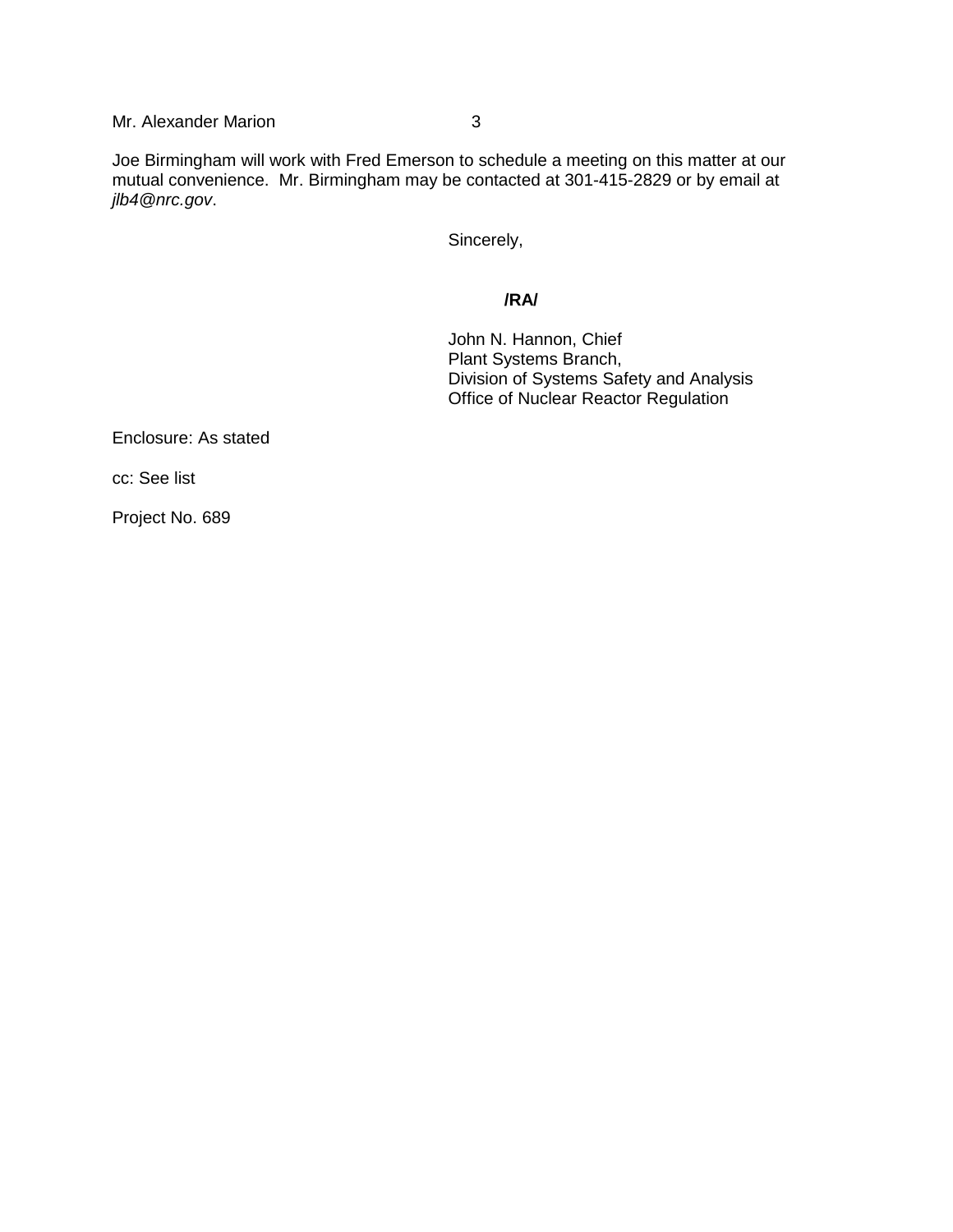The enclosure to this letter addresses the specific differences mentioned in your letter. Joe Birmingham will work with Fred Emerson to schedule a meeting on this matter at our mutual convenience. Mr. Birmingham may be contacted at 301-415-2829 or by email at jlb4@nrc.gov.

Sincerely,

# **/RA/**

John N. Hannon, Chief Plant Systems Branch, Division of Systems Safety and Analysis Office of Nuclear Reactor Regulation

Enclosure: As stated

cc: See list

Project No. 689

| DISTRIBUTION: ADAMS |               | SPLB r/f       | GHolahan       | <b>BSheron</b>      | <b>JHannon</b> | <b>NSiu</b> |
|---------------------|---------------|----------------|----------------|---------------------|----------------|-------------|
|                     | <b>EWeiss</b> | <b>PQualls</b> | <b>MSalley</b> | JBirmingham GMizuno |                |             |

\*See pervious concurrence

### DOCUMENT NAME: G:\SPLB\SECTION C -WEISS\QUALLS\NEIMANUAL ACTION FINAL.WPD

| <b>OFFICE</b> | SPLB:DSSA:NRR |  | SC:SPLB:DSSA   |  | RGEB:DRIP:NRR |  | <b>OGC</b> |  | BC:SPLB:DSSAI |  |
|---------------|---------------|--|----------------|--|---------------|--|------------|--|---------------|--|
| <b>NAME</b>   | PQualls:bw    |  | <b>EWeiss</b>  |  | JBirmingham   |  | STreby     |  | JHannon       |  |
| DATE          | 05/14/02      |  | 05/14/02       |  | $01/28/02*$   |  | 01/28 /02* |  | 05/14/02      |  |
| <b>OFFICE</b> | D:DSSA:NRR    |  | ADPT:NRR       |  |               |  |            |  |               |  |
|               |               |  |                |  |               |  |            |  |               |  |
| <b>NAME</b>   | GHolahan      |  | <b>BSheron</b> |  |               |  |            |  |               |  |

OFFICIAL RECORD COPY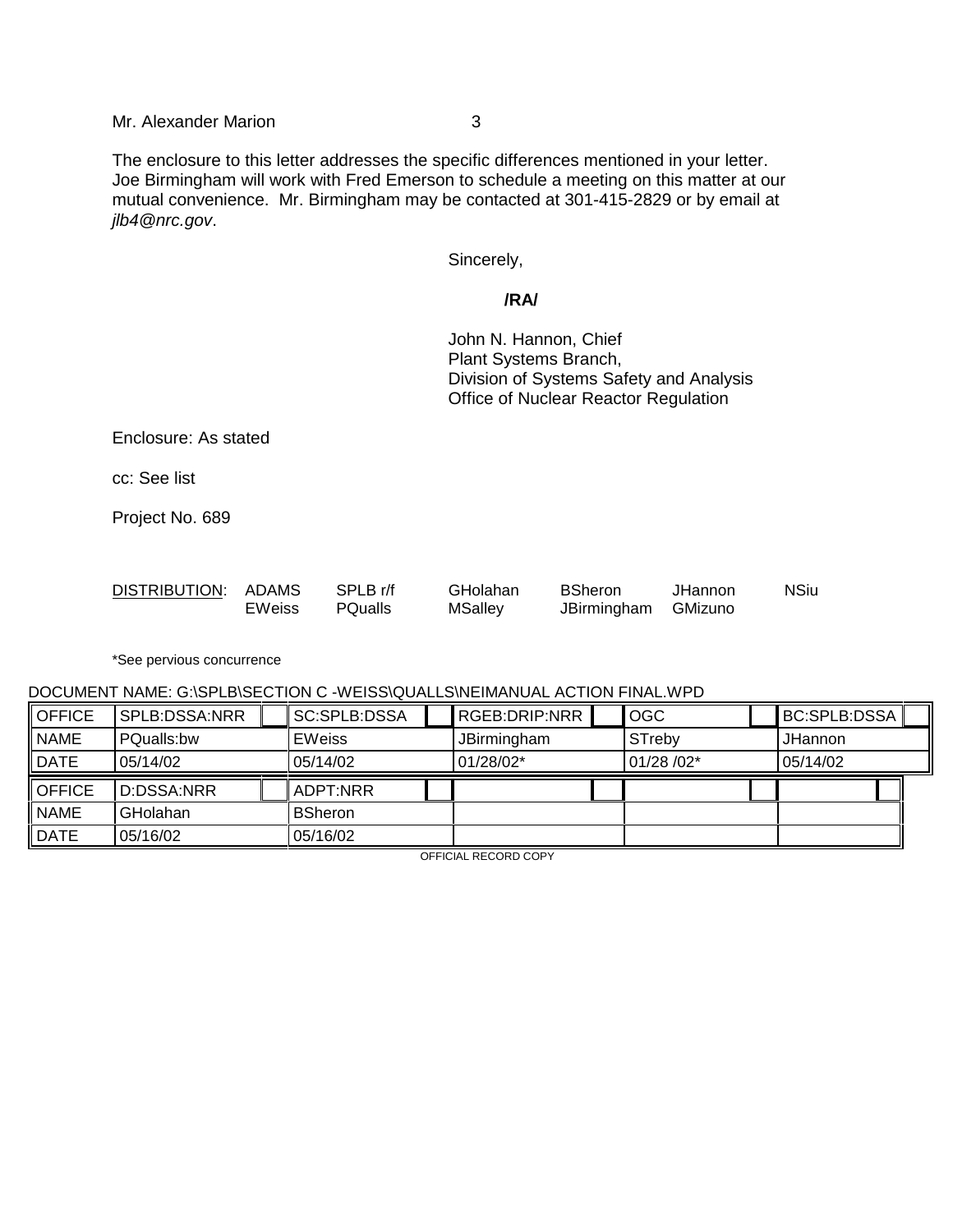# **STAFF RESPONSE TO NEI COMMENT ON NRC INSPECTOR TRAINING LESSON PLAN**

## **Regulatory Guide 1.189**

Section 5.3: Manual operation of valves, switches, and circuit breakers is allowed to operate equipment and isolate systems and is not considered a repair.

NEI Note: In general, guidance in this Regulatory Guide is applicable only to those plants committing to it. The manual operation guidance in this Regulatory Guide does not restrict the use of manual actions to alternate shutdown.

## Staff response:

We agree that, in general, the regulatory guide is applicable only to plants that commit to it. However, the regulatory guide was not created using new staff interpretations. The information in the guide was largely a collection of existing NRC requirements and guidance. In this example, the information was drawn from the memorandum used for internal reviews (listed below). Section III.G.1 of Appendix R requires one train of systems necessary to achieve and maintain hot shutdown conditions from either the control room or emergency control station(s) must be free of fire damage. One example of a III.G.1-compliant fire area, is one that contains only the cables, equipment, and associated circuits for only one of the trains of redundant safe shutdown equipment. The cables and equipment for the other train would be located and routed in different fire areas and would remain unaffected by a postulated fire. Since Appendix R did not require protection of automatic functioning of systems, manual actions may be taken in this case, as noted in the memorandum referenced below, to operate the unaffected train of equipment from the control room or emergency control station(s). If redundant fire protection safe shutdown cables or equipment are in the same fire area, however, the requirements of Section III.G.2 or III.G.3 are applicable.

## **July 1982 Internal NRC Memorandum, Mattson to Vollmer**

Section III.G.1 of Appendix R states that one train of systems needed for hot shutdown must be free of fire damage. Thus, one train of systems needed for hot shutdown must be operable during and following a fire. Operability of the hot shutdown systems, including the ability to overcome a fire or fire suppressant-induced maloperation of hot shutdown equipment and the plant's power distribution system, must exist without repairs. Manual operation of valves, switches and circuit breakers is allowed to operate equipment and isolate systems and is not considered a repair.

NEI Note: This guidance indicates that the use of manual actions to achieve hot shutdown is acceptable, and is not restricted to alternate shutdown.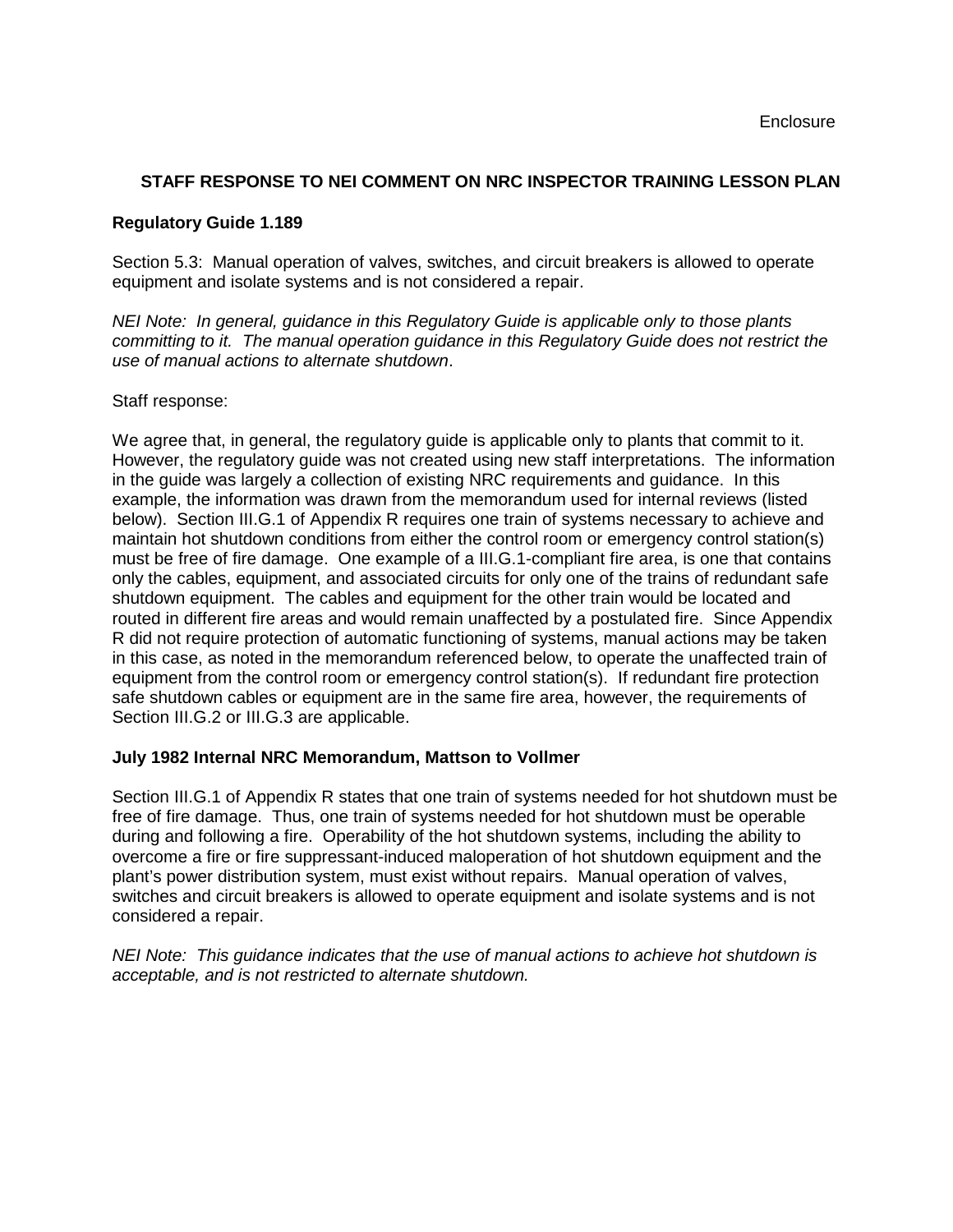Staff Response:

We disagree; the NEI note takes the interpretation out of context. The context of the internal memorandum was to define a repair as compared to approving manual action (allowed under III.G.1) and a repair which is not permitted. The regulation specifically requires that if, in a fire area where redundant safe shutdown trains are both present, and a maloperation on one of the redundant trains could occur, the cables must be protected using the separation requirements of Section III.G.2 of Appendix R to 10 CFR Part 50. Manual actions are not an accepted means of meeting III.G.2 criteria for circuits that could prevent operation or cause maloperation. Note that Section III.G.2 specifically addresses the case in which redundant safe shutdown trains are in the same fire area. Section III.G.1 of Appendix R, is discussed in the above guidance, and requires that one train of equipment must remain free of fire damage in the control room or emergency control station(s). This may occur if a postulated fire could damage or cause maloperation of only one of the redundant trains of equipment or cables in a fire area and the other train, cables, and equipment, remain unaffected by the fire and are located in different fire areas. Automatic functions were not required to be protected. The manual actions discussed in this memorandum allow operators to manually start pumps and operate valves in the control room. Thus, in this case, manual actions are allowed to accomplish shutdown using the unaffected train. Additionally, manual actions are acceptable to meet the Alternative Shutdown (ASD) requirements of Section III.G.3 of Appendix R to 10 CFR Part 50.

## **Generic Letter 86-10**

### Response to Question 5.3.8

To meet the separation criteria of Section III.G.2 and III.G.3 of Appendix R, high impedance faults should be considered for all associated circuits located in the fire area of concern. Thus, simultaneous high impedance faults (below the trip point for the breaker on each individual circuit) for all associated circuits located in the fire area should be considered in the evaluation of the safe shutdown capability. Clearing such faults on associated circuits which may affect safe shutdown may be accomplished by manual breaker trips governed by written procedures. Circuit coordination studies need not be performed if it is assumed that shutdown capability will be disabled by such high impedance faults and appropriate written procedures for clearing them are provided.

NEI Note: This guidance permits the use of manual actions to clear multiple high impedance faults for both redundant shutdown (III.G.2) and alternate shutdown (III.G.3).

Staff response:

We agree. We note, however, that the switches associated with high impedance faults are typically small circuit breakers, which are not remotely operated and not subject to maloperation.

**TI 2515 Appendix C, Post-Fire Safe Shutdown Capability Inspection Requirements (drafts for River Bend (June 5, 1997) and Prairie Island (April 6, 1998) Fire Protection Functional Inspections)**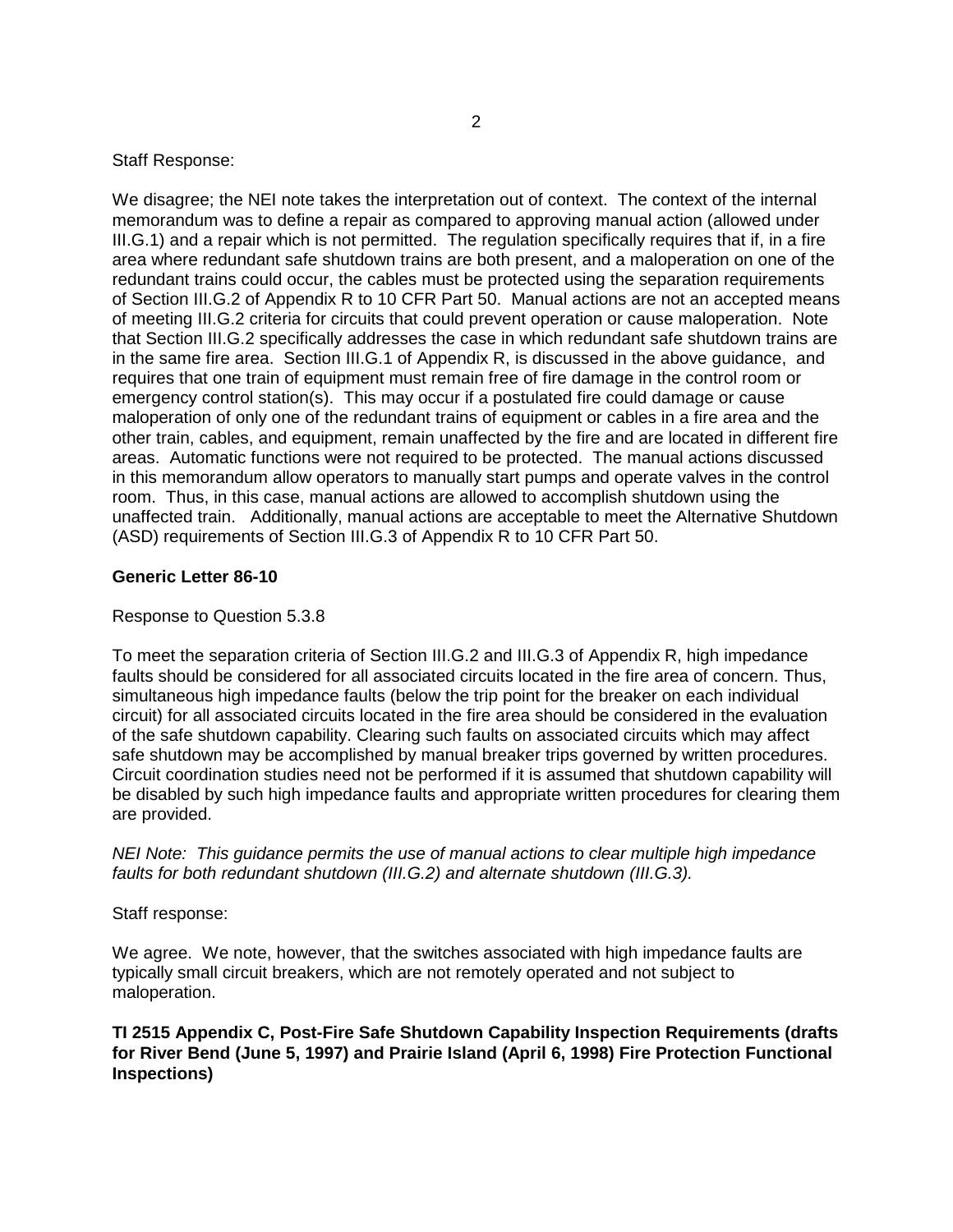4.(a)3. The number of manual actions required to achieve post-fire safe shutdown for the subject plant areas. It would not be expected that numerous manual actions would be required for post-fire safe shutdowns using redundant trains of normal shutdown equipment.

6. For normal (redundant train) and alternative/dedicated post-fire safe shutdown, evaluate operator activities (manual actions both inside and outside the main control room) that are necessary to achieve safe shutdown conditions in the event of fire in the selected area(s).

NEI Note: Both of these references indicate that reliance on manual actions was considered acceptable for redundant shutdown at the time this inspection guidance was used.

### Staff response:

We agree that manual actions have been accepted, on a plant-specific basis, when reviewed by the staff. These are documented in multiple plant-specific SERs. Many of the original SERs were written during the initial licensing for post-1979 licensees and were, thus, incorporated into the operating licenses for the facilities. Manual actions have been similarly accepted for Pre-1979 licensees through the exemption process. One example of an exemption approving manual actions is an exemption granted to Alabama Power Company for the Joseph M. Farley Nuclear Plant, dated November 19, 1985 (NUDOCS Accession No. 8512060395). As discussed above, some manual actions are acceptable. Examples of this type, covered during a plant-specific inspection, are typically few in number. The inspection teams were expected to verify that the manual actions could be safely performed to accomplish fire safe shutdown.

The guidance was included in the Temporary Instruction for the Fire Protection Functional Inspections (FPFIs) to ensure that the teams would identify whether licensees were removing, rather than replacing or upgrading, Thermo-Lag barriers during the Thermo-Lag resolution program, and replacing a III.G.2-rated barrier with a manual action. Regional inspectors have noted this in recent inspections.

## **NRC Manual Actions Guidance Document, November 14, 2001**

#### Staff comment:

The document was a lesson plan for inspector training, not a guidance document as the term "NRC Guidance Document", as used in the NEI response, would imply. The training resulted from a concern of the inspectors, who had identified, during recent inspections, that some licensees had removed passive Thermo-Lag fire barriers (required to meet the requirements of Appendix R III.G.2), and replaced the passive barriers, approved in the fire plan, with manual actions. The lesson plan was to provide inspectors with the necessary regulatory background to understand this issue and to provide a list of possible items that the inspectors may need to review, on site, to complete further required compliance and risk evaluations.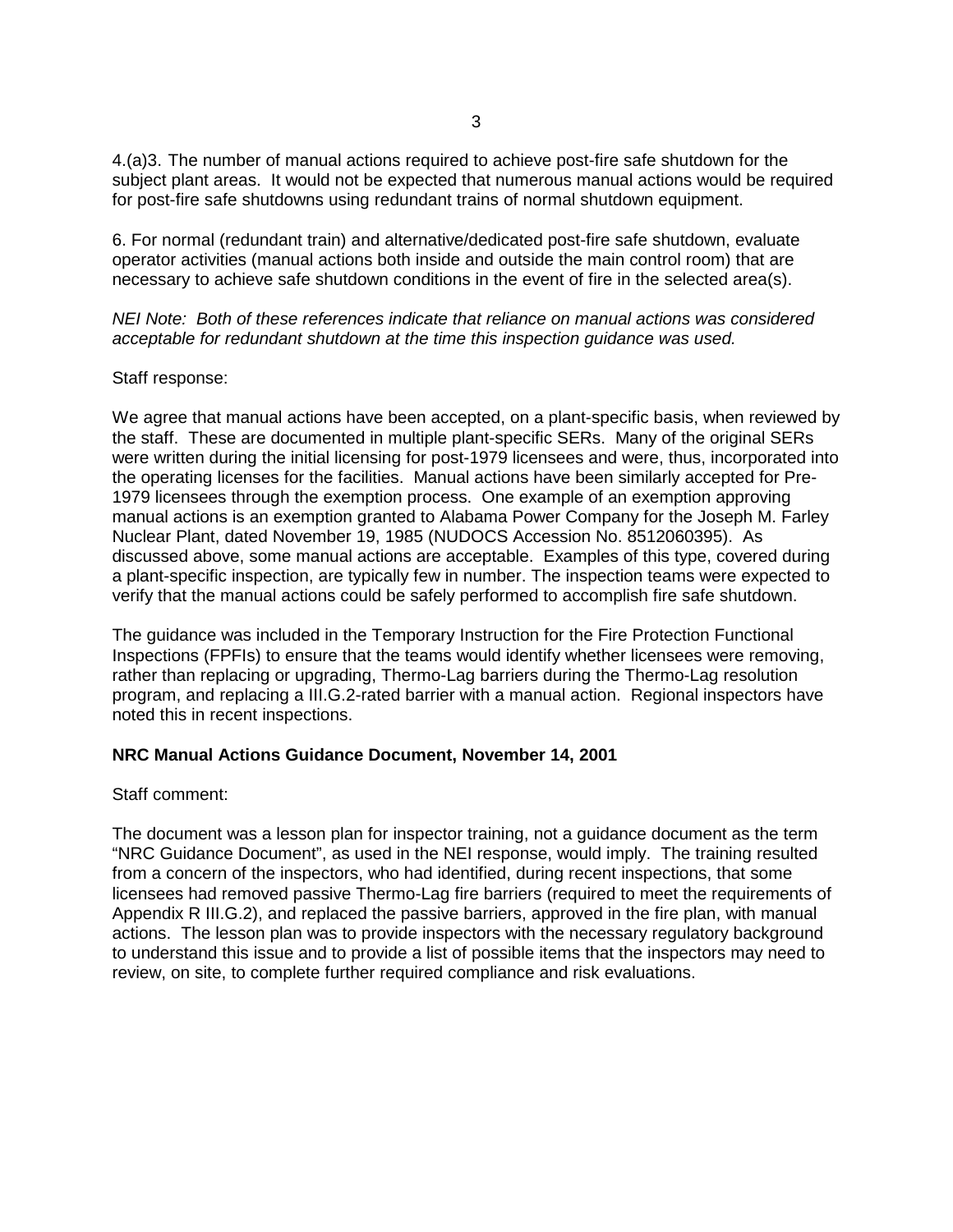1. Insights to Regulations, Page 2: "Appendix R does not offer manual actions as an acceptable alternative to comply with the separation requirements of Section III.G.2 of Appendix R."

NEI Note: Neither Appendix R nor any known regulatory guidance prohibits the use of manual actions to achieve Section III.G.2 safe shutdown. The fact that NRC inspectors have allowed such usage without prior approval would indicate that such usage is acceptable.

## Staff response:

We agree that some manual actions have been acceptable to meet the requirements of Section III.G.2 on a plant-specific basis. If circuits that could prevent operation, or cause maloperation of equipment required for safe shutdown are not in the area (a condition of Section III.G.1), Section III.G.2 does not prevent a licensee from performing a manual action. Manual valves and electrical switches that may need to be operated are examples of this activity. The requirement for prior approval applies to manual actions credited in lieu of complying with the requirements of Section III.G.2. The authority for accepting these manual actions, however, is not delegated to regional inspectors. Inspectors ensure, through inspection, that the plant is operated in accordance with the licensing basis and do not have the authority to approve the use of a methodology that does not meet NRC regulations or the licensing basis. Furthermore, inspection reports are not considered part of the Current Licensing Basis (CLB) as defined in 10 CFR 54.3.

2. Insights to Regulations, Page 2: "During the Appendix R program initial review process, the staff approved, via the deviation and exemption process specific manual actions at most utilities on a case-by-case basis."

NEI Note: The staff also accepted the use of manual actions in SERs and during inspections without formal exemptions or deviations.

# Staff response:

We agree that there are multiple examples in which plant-specific programs, submitted to NRC for approval, contained plant-specific manual actions. These were reviewed during the original licensing process and were incorporated into the approved fire protection program for the given licensee. However, we note that the failure of inspectors to note issues during an inspection, or erroneous acceptance of an issue, does not constitute agency approval for non-compliance with a regulation.

3. Insights to Regulations, Page 2: "All the relevant guidance provided by the staff concerning manual actions were in documents specifically addressing Alternative Shutdown."

NEI Note: A number of guidance document citations addressing manual actions were not specifically associated with Alternative Shutdown. Examples are noted in Enclosure 1.

## Staff response:

We agree that not all staff documents discussing manual actions were limited to Alternative Safe Shutdown. The Mattson memorandum mentioned above is an example of one such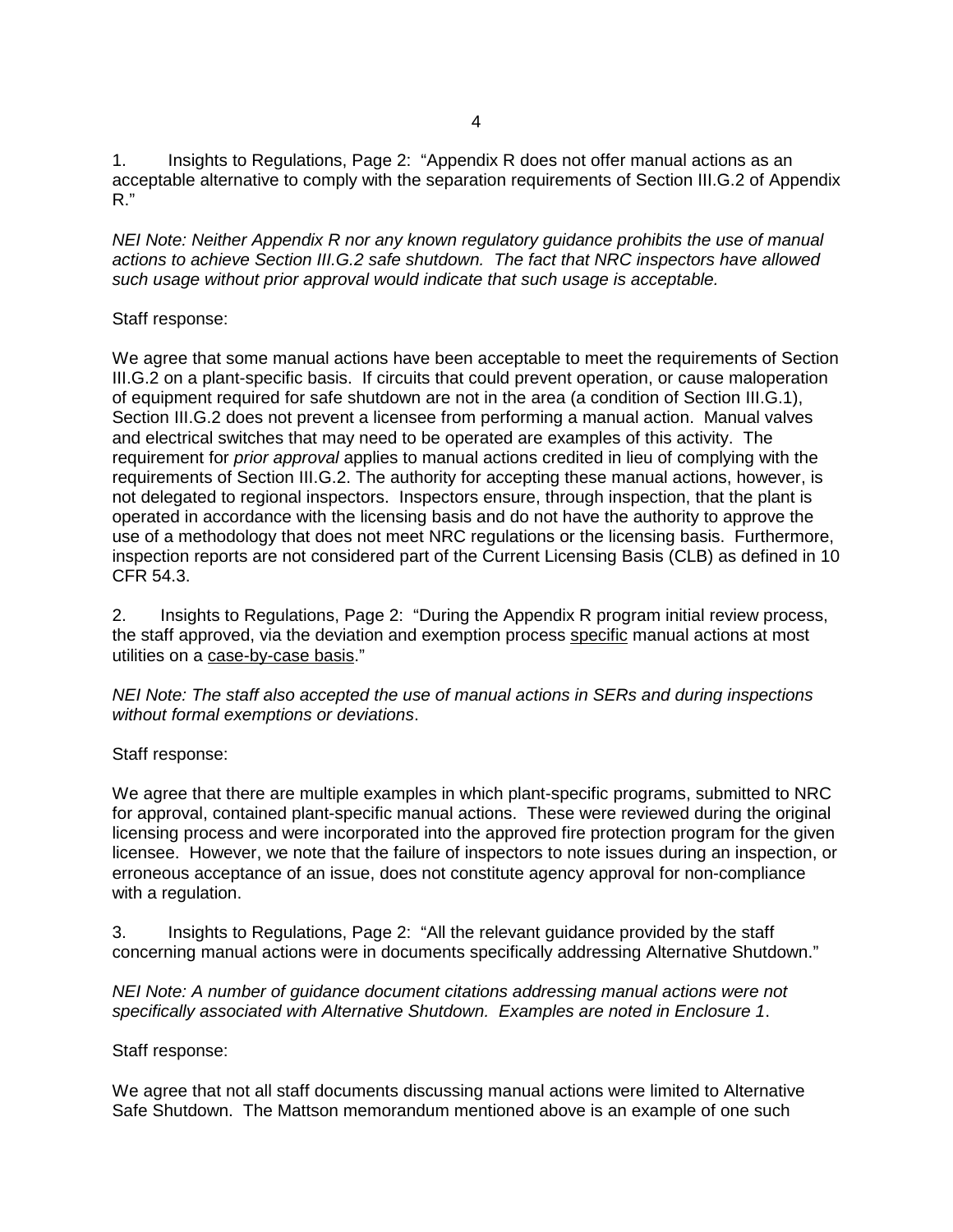document. Manual actions are specifically addressed in Generic Letter (GL)-81-12 as an acceptable means of dealing with associated circuits for Alternate Safe Shutdown (ASD). Section III.G.2 of Appendix R to 10 CFR Part 50 requires that circuits that could prevent operation or cause maloperation of redundant trains of safe shutdown equipment have one of the required fire protection features. Prior NRC fire protection guidance provides no relief from that requirement. In the context of the training lesson plan, a more correct statement would read that no previous NRC guidance allows manual actions to be used, where redundant safe shutdown trains are in the same fire area, in lieu of meeting the requirements of Sections III.G.2 or III.G.3 of Appendix R.

4. Insights to Regulation, Page 2: "It appears that NEI's ongoing effort to resolve associated circuits, NEI 00-01 DRAFT, Rev C, lists manual actions, with no further criteria, as an acceptable solution to comply with Appendix R, III.G.2 criteria."

NEI Note: The discussion of manual actions appears in Appendix E to NEI 00-01. It provides numerous criteria for their use, but does not differentiate their use between redundant and alternate shutdown.

## Staff response:

The revision of NEI 00-01 (DRAFT) available to the NRC at the time the lesson plan was prepared and the training conducted did not provide specific guidance concerning manual actions. The current revision does contain Appendix E, providing guidance for manual actions. The review of NEI 00-01 is being conducted independent of the inspector training on manual actions.

5. Discussion of Generic Letter 81-12, Page 5: "Also, if multiple circuit failures may occur, the licensee should be able to justify why they do not occur simultaneously."

NEI Note: The issue of multiple simultaneous circuit failures is being addressed separately in NEI 00-01, and should not be made an issue by this inspection guidance.

## Staff response:

The issue being addressed separately with the NRC is for *multiple actuation of associated* circuits. If an inspector identifies that a licensee is crediting multiple manual actions for required safe shutdown components, in lieu of complying with the regulation, it is fundamental to identify the number and type in order to perform the subsequent SDP analysis. It is also a prerequisite to be able to evaluate related staffing, event timeline analysis, and procedural considerations which will be needed later to determine the risk associated with the failure to comply with Appendix R, Section III.G.2.

6. What an Inspector Should Look For, Page 6, includes a discussion of guidance in Regulatory Guide 1.189 related to manual actions.

NEI Note: The use of Regulatory Guide 1.189 for inspection guidance is not appropriate unless the licensee submits a docketed commitment to it.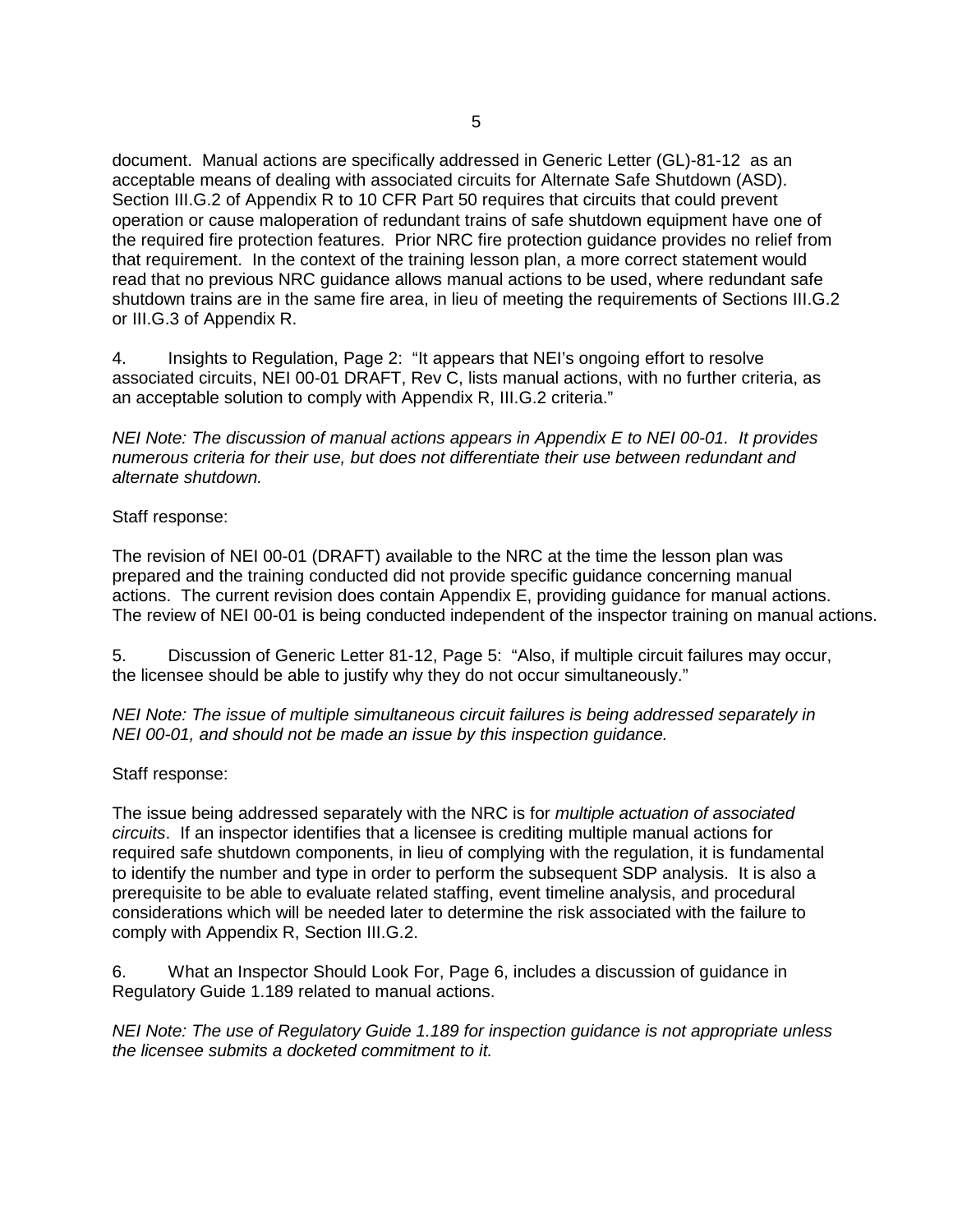Staff response:

We agree that a licensee must commit to a Regulatory Guide for that document to required as a licensing basis for that licensee. Regulatory guides are not inspection criteria, unless specifically incorporated into licensing-basis documents. This fact did not need to be restated to the highly qualified inspectors at the training session. It is a part of the basic inspector qualification program and does not need to be restated every time a regulatory guide is referenced in a training session. Regulatory guides are simply one identified means of complying with a regulation. The reference was for inspectors to understand that some existing guidance is currently available. It is appropriate to identify to inspectors in a training session that such guidance is available.

7. Summary, Pages 9 and 10: "The use of manual actions to satisfy the requirements of Appendix R, Section III.G.2 has not been accepted by the staff in prior generic guidance for REQUIRED components and cables."

NEI Note: NRC staff has accepted the use of manual actions to satisfy III.G.2 requirements in TI 2515 and in inspections.

## Staff response:

We disagree. The staff acknowledged that manual actions were being performed as previously noted. Some manual actions were approved in exemptions, deviations, or licensing SERs. The comment takes the inspection guidance out of context. TI 2525, an inspection guidance document, does not approve non-compliance with Section III.G.2 of Appendix R to 10 CFR Part 50, nor is it not a licensing basis document as defined by 10 CFR 54.3. TI 2515 (DRAFT) was used for the Fire Protection Functional Inspections (FPFIs). The primary reason for the FPFIs was to inspect licensees programs for Thermo-Lag resolution. The inspection guidance was to determine if licensees had removed III.G.2 rated required fire barriers and replaced them with manual actions. An inspection procedure that directs an inspector to review a potential noncompliance does not constitute approval for that activity.

8. Summary, Pages 9 and 10: "For redundant (III.G.2 fire areas) safe shutdown, the regulations require that manual actions, necessary to respond to a mal-operation (spurious actuation), receive prior review and approval by the staff in the exemption/deviation process."

NEI Note: There is no requirement in the fire protection regulations for prior review and approval of manual actions to achieve III.G.2 safe shutdown.

# Staff response:

We disagree. Prior staff review and approval is required if means other than the specified Section III.G.2 fire protection features are used to protect certain equipment. Since Section III.G.2 is very specific with regard to acceptable compliance strategies, if a manual action were substituted for a required barrier, the licensee does not comply with the regulation and prior staff review and approval is required.

9. Conclusion, Page 10: "Manual actions have not been accepted, without prior approval, in lieu of complying with the separation requirements of Appendix R, Section III.G.2, for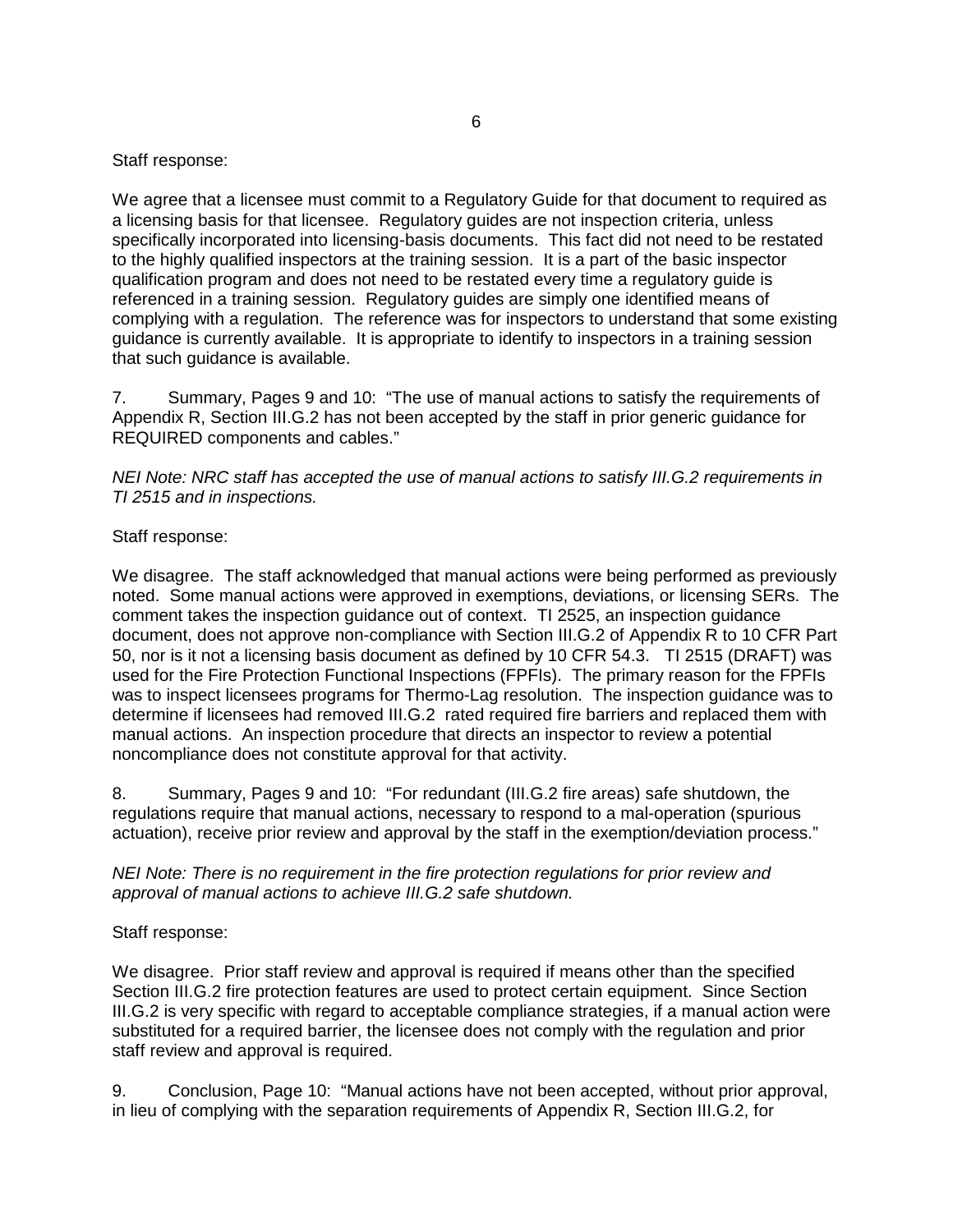required equipment."

NEI Note: NRC inspectors have accepted manual actions for achieving Section III.G.2 safe shutdown without prior approval. Examples can be provided.

Staff response:

NRC inspections and inspectors do not set agency policy and cannot grant exemptions from NRC regulations. There may have been isolated occurrences in which NRC inspectors may appear to have erroneously accepted manual actions in lieu of complying with the regulation. The inspection process is a sampling process and not a 100% verification of the licensing basis or proper implementation of the licensing basis. The purpose of the training conducted on November 14, 2001, with the accompanying handout, was to reduce those occurrences.

10. Conclusion, Page 10: "The use of manual actions, in lieu of protecting circuits, appears to increase the risk associated with a fire in a fire area."

NEI Note: Prior statements in this inspection guidance document indicate that manual actions could increase risk. It is not appropriate to conclude that they appear to increase risk. While it is possibly true in specific cases, it is inappropriate to generalize that conclusion. If a licensee is able to demonstrate the feasibility of manual actions, there should be little or no increase in risk.

### Staff response:

We disagree. Replacing a passive, rated, fire barrier or an automatic suppression system with human performance does appear to increase risk. For some simple actions, the risk increase associated with human performance may be minimal and thus meet the requirements of 10 CFR 50.12 to satisfy the underlying purpose of the rule. For other actions, it could be significant. Risk calculations typically do not assume that a rated barrier configuration fails before the fire exceeds test conditions. Human performance typically has some associated failure probability.

11. Item 2, Page 11: "If the MA has NO NRC reviewed and approved exemption, deviation, or SER, then the licensee should be cited for violating Appendix R, Section III.G.2 (for a pre-1979 unit). If the plant is a post-1979 plant, the inspector would cite against the approved fire protection program."

NEI Note: Citing a licensee for a violation of regulations merely because there was no prior NRC approval of a manual action is entirely inappropriate. NRC has accepted via the inspection process licensee programs that included manual actions to achieve redundant shutdown.

#### Staff response:

We disagree. The example cited a case in which a licensee was using a manual action to recover required equipment, which could be affected by a maloperation, due to a fire in a fire area containing redundant trains of this equipment. The equipment was not protected from maloperation in accordance with Section III.G.2 of Appendix R. The violation would be for